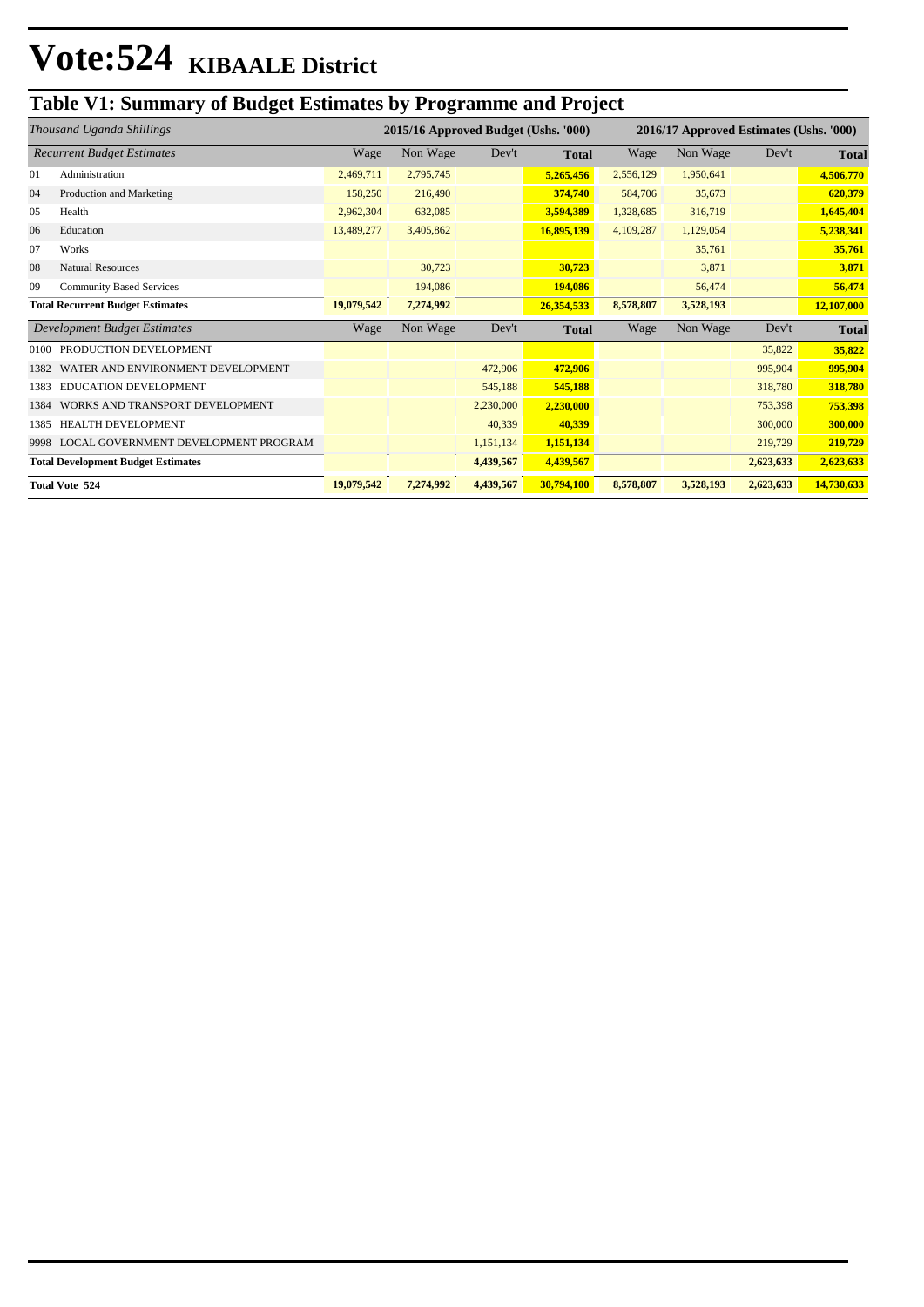### **Table V2: Summary of Budget Estimates by Sector and Item**

| Thousand Uganda Shillings   |                                                       | 2015/16 Approved Budget (Ushs. '000) | 2016/17 Approved Estimates (Ushs. '000) |              |
|-----------------------------|-------------------------------------------------------|--------------------------------------|-----------------------------------------|--------------|
|                             |                                                       | <b>Total</b>                         |                                         | <b>Total</b> |
| <b>Agriculture</b>          |                                                       | 374,740                              |                                         | 656,202      |
| 321466                      | Sector Conditional Grant (Wage)                       | 158,250                              |                                         | 584,706      |
| 321467                      | Sector Conditional Grant (Non-Wage)                   | 216,490                              |                                         | 35,673       |
| 321470                      | Sector Development Grant                              | $\overline{0}$                       |                                         | 35,822       |
|                             | <b>Works and Transport</b>                            | 2,230,000                            |                                         | 753,398      |
| 321470                      | Sector Development Grant                              | 2,230,000                            |                                         | 553,398      |
| 321472                      | <b>Transitional Development Grant</b>                 | $\overline{0}$                       |                                         | 200,000      |
| <b>Education</b>            |                                                       | 17,440,327                           |                                         | 5,557,121    |
| 321466                      | Sector Conditional Grant (Wage)                       | 13,489,277                           |                                         | 4,109,287    |
| 321467                      | Sector Conditional Grant (Non-Wage)                   | 3,405,862                            |                                         | 1,129,054    |
| 321470                      | Sector Development Grant                              | 545,188                              |                                         | 218,780      |
| 321472                      | <b>Transitional Development Grant</b>                 | $\overline{0}$                       |                                         | 100,000      |
| <b>Health</b>               |                                                       | 3,634,727                            |                                         | 1,945,404    |
| 321466                      | Sector Conditional Grant (Wage)                       | 2,962,304                            |                                         | 1,328,685    |
| 321467                      | Sector Conditional Grant (Non-Wage)                   | 632,085                              |                                         | 316,719      |
| 321470                      | Sector Development Grant                              | 40,339                               |                                         |              |
| 321472                      | <b>Transitional Development Grant</b>                 | $\mathbf{0}$                         |                                         | 300,000      |
|                             | <b>Water and Environment</b>                          | 503,629                              |                                         | 1,035,536    |
| 321467                      | Sector Conditional Grant (Non-Wage)                   | 30,723                               |                                         | 39,632       |
| 321470                      | Sector Development Grant                              | 472,906                              |                                         | 373,904      |
| 321472                      | <b>Transitional Development Grant</b>                 | $\overline{0}$                       |                                         | 622,000      |
|                             | <b>Social Development</b>                             | 194,086                              |                                         | 60,822       |
| 321467                      | Sector Conditional Grant (Non-Wage)                   | 194,086                              |                                         | 56,474       |
| 321472                      | <b>Transitional Development Grant</b>                 | $\overline{0}$                       |                                         | 4,348        |
|                             | <b>Public Sector Management</b>                       | 6,416,590                            |                                         | 4,722,151    |
| 212105                      | Pension for Local Governments                         | $\overline{0}$                       |                                         | 596,515      |
| 212107                      | <b>Gratuity for Local Governments</b>                 | $\overline{0}$                       |                                         | 428,939      |
| 321401                      | District Unconditional Grant (Non-Wage)               | 1,262,021                            |                                         | 530,188      |
| 321402                      | Urban Unconditional Grant (Non-Wage)                  | 255,099                              |                                         | 45,602       |
| 321403                      | District Discretionary Development Equalization Grant | 1,151,134                            |                                         | 165,370      |
| 321450                      | Urban Unconditional Grant (Wage)                      | 78,435                               |                                         | 159,910      |
| 321451                      | District Unconditional Grant (Wage)                   | 2,391,276                            |                                         | 2,396,219    |
| 321463                      | Urban Discretionary Development Equalization Grant    | $\overline{0}$                       |                                         | 20,011       |
| 321469                      | Support Services Conditional Grant (Non-Wage)         | 1,278,626                            |                                         |              |
| 321472                      | <b>Transitional Development Grant</b>                 | $\overline{0}$                       |                                         | 30,000       |
| 321608                      | General Public Service Pension Arrears (Budgeting)    | $\overline{0}$                       |                                         | 349,397      |
| <b>Grand Total Vote 524</b> |                                                       | 30,794,100                           |                                         | 14,730,633   |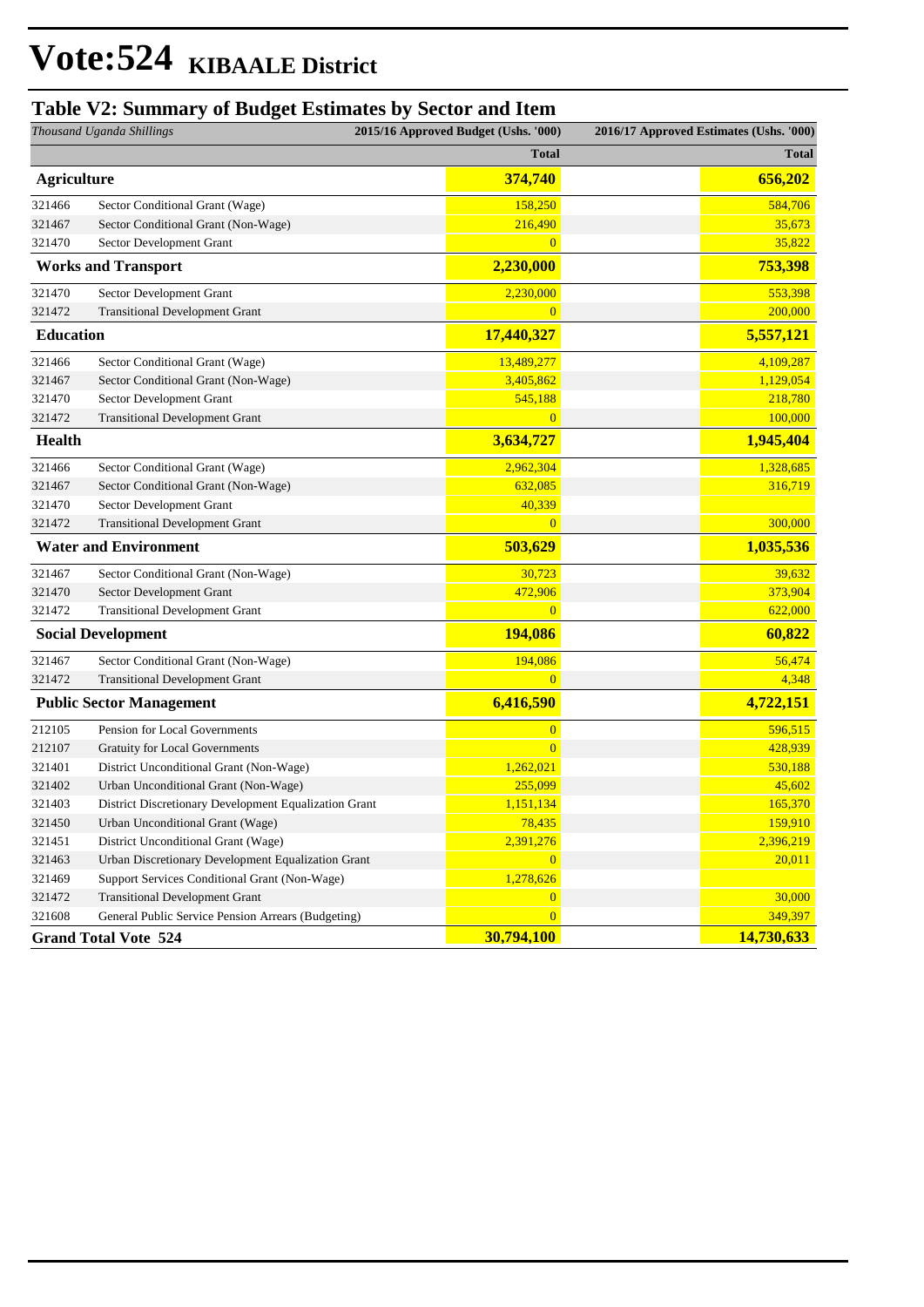### **Table V3: Summary of Detailed Budget Estimates by Program, Project and Item**

#### *Recurrent Budget Estimates*

| <b>Programme 01 Administration</b>                        |                                      |                                         |
|-----------------------------------------------------------|--------------------------------------|-----------------------------------------|
| Thousand Uganda Shillings                                 | 2015/16 Approved Budget (Ushs. '000) | 2016/17 Approved Estimates (Ushs. '000) |
| 212105 Pension for Local Governments                      | $\bf{0}$                             | 596,515                                 |
| 212107 Gratuity for Local Governments                     | $\mathbf{0}$                         | 428,939                                 |
| 321401 District Unconditional Grant (Non-Wage)            | 1,262,021                            | 530,188                                 |
| 321402 Urban Unconditional Grant (Non-Wage)               | 255,099                              | 45,602                                  |
| $o/w$ Kibaale TC                                          |                                      | 45,602                                  |
| 321450 Urban Unconditional Grant (Wage)                   | 78,435                               | 159,910                                 |
| 321451 District Unconditional Grant (Wage)                | 2,391,276                            | 2,396,219                               |
| 321469 Support Services Conditional Grant (Non-Wage)      | 1,278,626                            | $\mathbf{0}$                            |
| 321608 General Public Service Pension Arrears (Budgeting) | $\mathbf{0}$                         | 349,397                                 |
| <b>Total Programme 01</b>                                 | 5,265,456                            | 4,506,770                               |
| <b>Programme 04 Production and Marketing</b>              |                                      |                                         |
| <i>Thousand Uganda Shillings</i>                          | 2015/16 Approved Budget (Ushs. '000) | 2016/17 Approved Estimates (Ushs. '000) |

| Thousand Uganda Shillings                  | 2015/16 Approved Budget (Ushs. '000) | 2016/17 Approved Estimates (Ushs. '000) |
|--------------------------------------------|--------------------------------------|-----------------------------------------|
| 321466 Sector Conditional Grant (Wage)     | 158,250                              | 584,706                                 |
| 321467 Sector Conditional Grant (Non-Wage) | 216,490                              | 35,673                                  |

| Programme 05 Health                        |                                      |                                         |
|--------------------------------------------|--------------------------------------|-----------------------------------------|
| Thousand Uganda Shillings                  | 2015/16 Approved Budget (Ushs. '000) | 2016/17 Approved Estimates (Ushs. '000) |
| 321466 Sector Conditional Grant (Wage)     | 2,962,304                            | 1,328,685                               |
| 321467 Sector Conditional Grant (Non-Wage) | 632,085                              | 316,719                                 |
| o/w Hospital Services                      |                                      | 131,634                                 |
| o/w Primary Healthcare Services            |                                      | 185,085                                 |
| <b>Total Programme 05</b>                  |                                      | 1,645,404                               |

**Total Programme 04 620,379 620,379** 

#### **Programme 06 Education**

| Thousand Uganda Shillings                    | 2015/16 Approved Budget (Ushs. '000) | 2016/17 Approved Estimates (Ushs. '000) |  |
|----------------------------------------------|--------------------------------------|-----------------------------------------|--|
|                                              |                                      |                                         |  |
| 321466 Sector Conditional Grant (Wage)       | 13,489,277                           | 4,109,287                               |  |
| o/w Primary Teachers Salaries                |                                      | 3,797,766                               |  |
| o/w Secondary Teachers Salaries              |                                      | 301,694                                 |  |
| o/w Tertiary Teachers Salaries               |                                      | 9,827                                   |  |
| 321467 Sector Conditional Grant (Non-Wage)   | 3,405,862                            | 1,129,054                               |  |
| o/w Primary Education & Education Management |                                      | 422,807                                 |  |
| o/w Secondary Education                      |                                      | 572,047                                 |  |
| o/w Skills Development                       |                                      | 134,200                                 |  |
| <b>Total Programme 06</b>                    | 16,895,139                           | 5,238,341                               |  |

**Programme 07 Works**

| Thousand Uganda Shillings                  | 2015/16 Approved Budget (Ushs. '000) | 2016/17 Approved Estimates (Ushs. '000) |
|--------------------------------------------|--------------------------------------|-----------------------------------------|
| 321467 Sector Conditional Grant (Non-Wage) | $\bf{0}$                             | 35,761                                  |
| <b>Total Programme 07</b>                  |                                      | 35,761                                  |

#### **Programme 08 Natural Resources**

| Thousand Uganda Shillings                    | 2015/16 Approved Budget (Ushs. '000) | 2016/17 Approved Estimates (Ushs. '000) |  |
|----------------------------------------------|--------------------------------------|-----------------------------------------|--|
| 321467 Sector Conditional Grant (Non-Wage)   |                                      | 30,723<br>3,871                         |  |
| <b>Total Programme 08</b>                    |                                      | 3,871<br>30.723                         |  |
| <b>Programme 09 Community Based Services</b> |                                      |                                         |  |
| Thousand Uganda Shillings                    | 2015/16 Approved Budget (Ushs. '000) | 2016/17 Approved Estimates (Ushs. '000) |  |
| 321467 Sector Conditional Grant (Non-Wage)   |                                      | 56,474<br>194,086                       |  |
| <b>Total Programme 09</b>                    |                                      | 56,474<br>194,086                       |  |